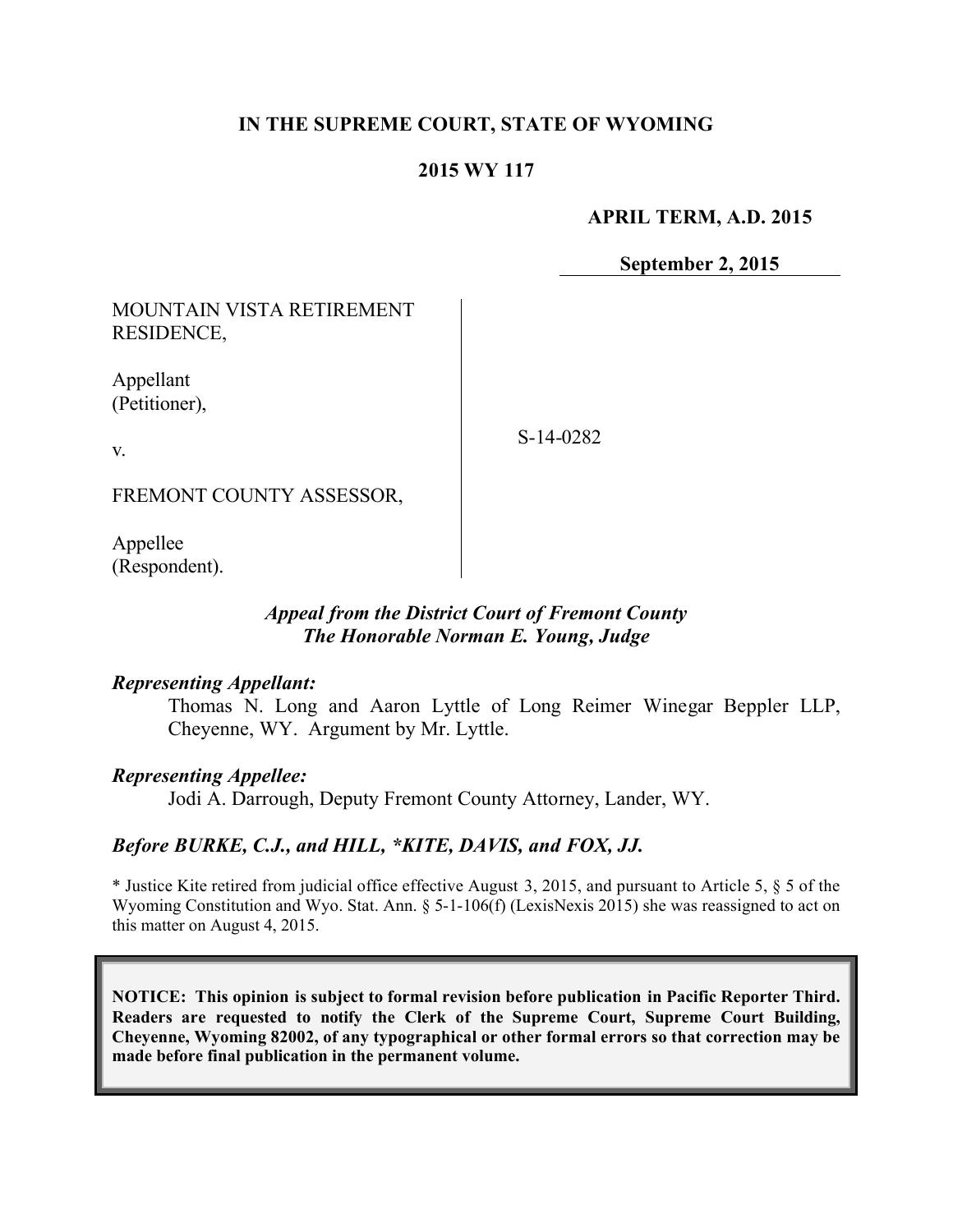### **HILL,** Justice.

[¶1] Mountain Vista Retirement Residence (Mountain Vista) challenged the Fremont County Assessor's 2012 property tax assessment to the Fremont County Board of Equalization (County Board), claiming an exemption. The County Board affirmed the county assessor's determination that Mountain Vista is nonexempt from paying property taxes. The Wyoming State Board of Equalization (State Board of Equalization) affirmed the County Board, as did the district court. On appeal, Mountain Vista argues that it should be exempt based upon its status as a charitable or benevolent association. We will affirm the County Board.

### **ISSUES**

[¶2] Mountain Vista presents three issues on appeal:

- 1. Whether the Fremont County Board of Equalization (the County Board) erred in determining that Mountain Vista Retirement Residence (Mountain Vista) is not entitled to exemption from ad valorem tax as a charitable or benevolent association because it serves a limited number of people, notwithstanding the substantial benefit to the entire public of providing senior independent living services at or below cost.
- 2. Whether Chapter 14,  $\S$  13(a)(ii) of the Department of Revenue's rules, forbidding a tax-exempt senior housing facility from charging costs or allowing residents to provide their own furnishings, as interpreted by the County Board and applied to Mountain Vista, exceeds the Department of Revenue's statutory authority.
- 3. Whether the County Board erred in determining that Mountain Vista uses its property for primarily commercial purposes, despite the fact that Mountain Vista's provision of independent living services not available in commercial housing is central, rather than collateral, to its charitable purpose.

# **STANDARD OF REVIEW**

[¶3] The Wyoming Administrative Procedure Act governs this Court's review of a decision by a county board. Wyo. Stat. Ann. § 16-3-114(c) (LexisNexis 2015) provides in pertinent part: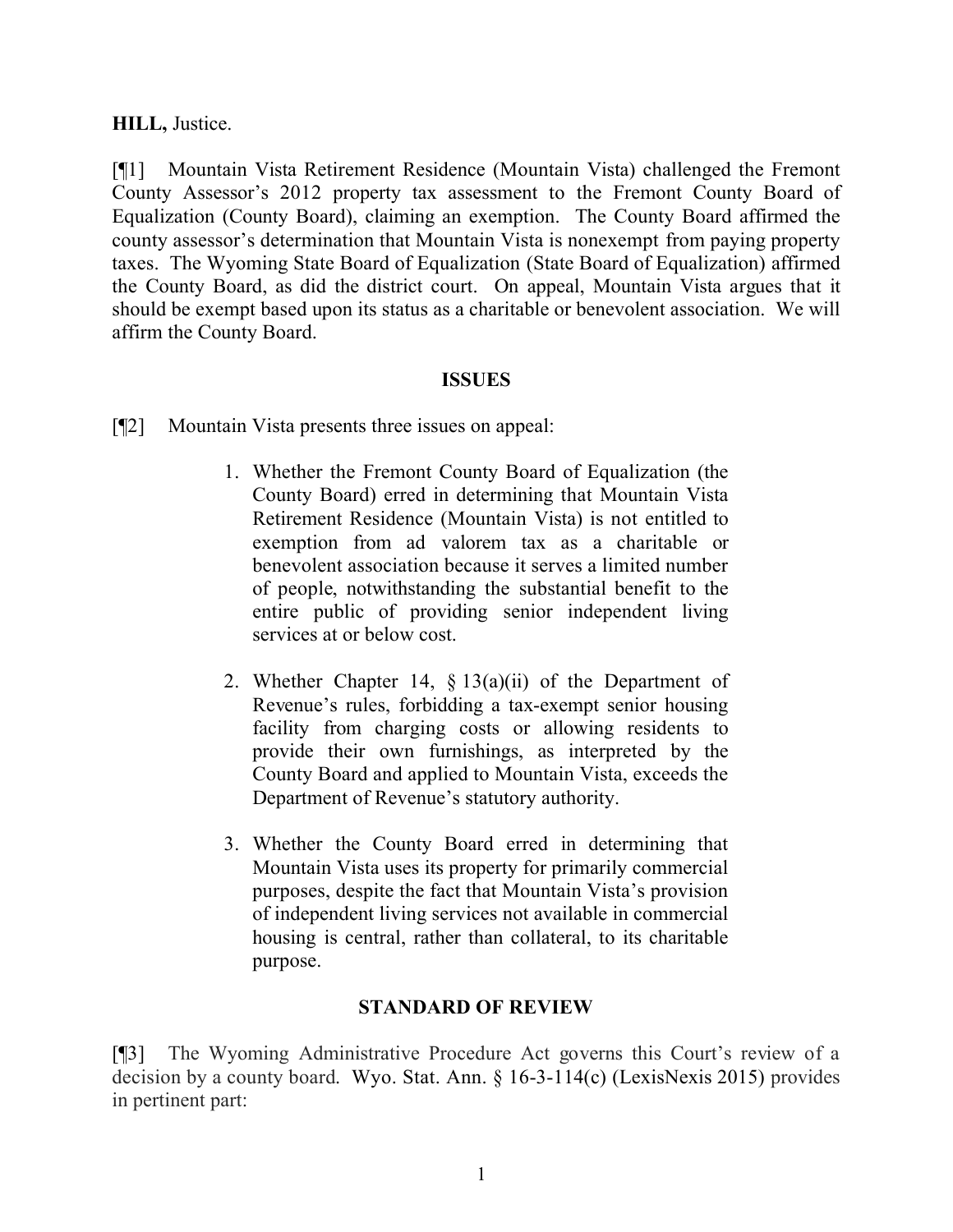(c) To the extent necessary to make a decision and when presented, the reviewing court shall decide all relevant questions of law, interpret constitutional and statutory provisions, and determine the meaning or applicability of the terms of an agency action. In making the following determinations, the court shall review the whole record or those parts of it cited by a party and due account shall be taken of the rule of prejudicial error. The reviewing court shall:

. . . .

(ii) Hold unlawful and set aside agency action, findings and conclusions found to be:

> (A) Arbitrary, capricious, an abuse of discretion or otherwise not in accordance with law;

> (B) In excess of statutory jurisdiction, authority or limitations or lacking statutory right;

. . . . (E) Unsupported by substantial evidence in a case reviewed on the record of an agency hearing provided by statute.

[¶4] In *Britt v. Fremont County Assessor*, 2006 WY 10, 126 P.3d 117 (Wyo. 2006), we explained how we apply this statute in our review:

We review both the agency's findings of fact and law:

. . . .

"Considerable deference is accorded to the findings of fact of the agency, and this Court does not disturb them unless they are contrary to the overwhelming weight of the evidence. *Amoco Production Co. v. Wyoming State Bd. of Equalization*, 12 P. 3d 668, 671 (Wyo. 2000). An agency's conclusions of law can be affirmed only if they are in accord with the law. *Id*. at 672. Our function is to correct any error that an agency makes in its interpretation or application of the law."

*EOG Resources, Inc. v. Wyoming Dep't of Revenue*, 2004 WY 35, ¶ 12, 86 P. 3d 1280, [1284] (Wyo. 2004).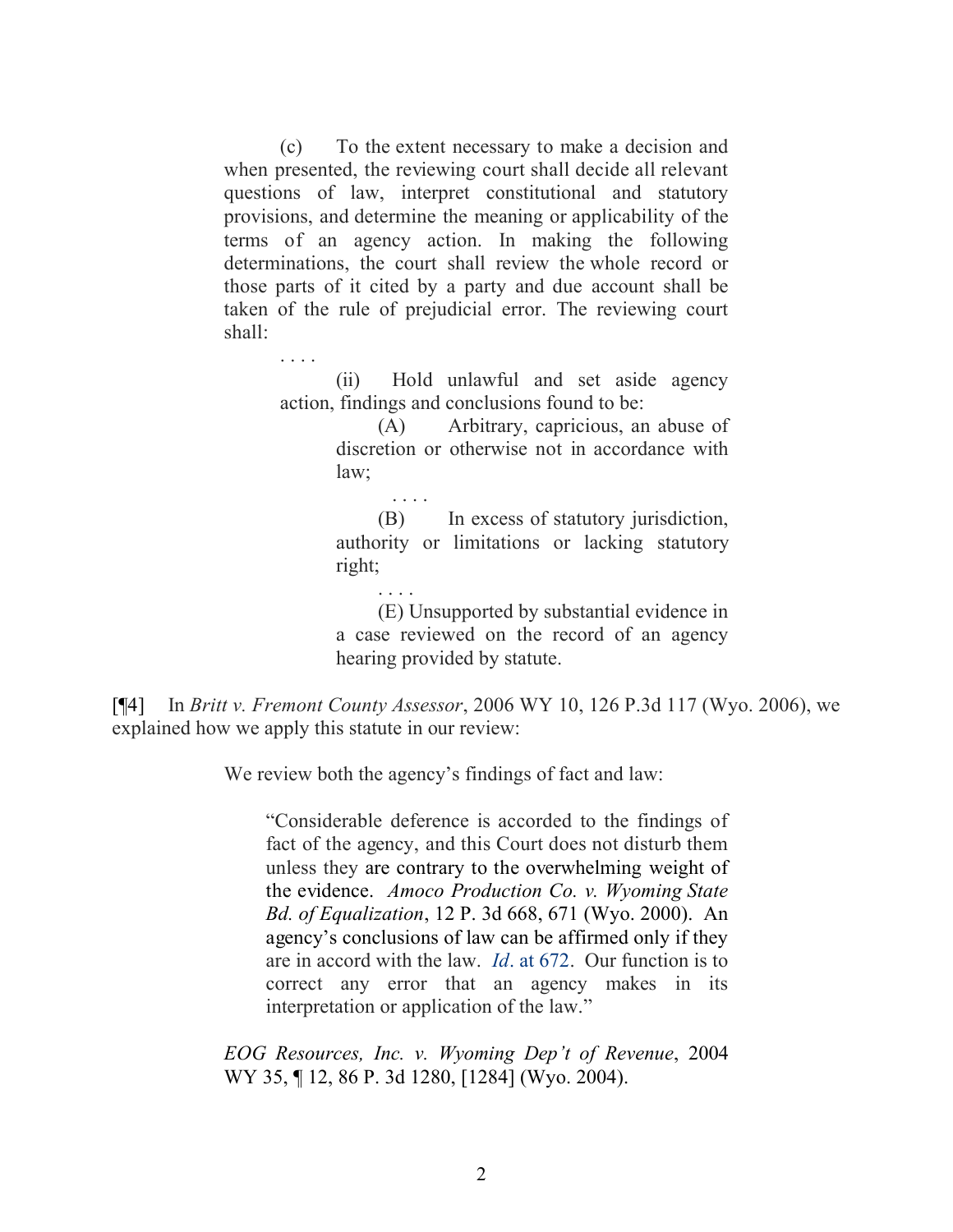. . . .

"The district court and this Court are charged with reviewing an agency's decision for substantial evidence. That duty requires a review of the entire record to determine if there is relevant evidence that a reasonable mind might accept in support of the agency's decision.  $\cdots$ 

*McTiernan v. Scott*, 2001 WY 87, ¶ 16, 31 P. 3d 749, [756] (Wyo. 2001) (citations and footnote omitted).

. . . .

Findings of ultimate fact are reviewed de novo:

"When an agency's determinations contain elements of law and fact, we do not treat them with the deference we reserve for findings of basic fact. When reviewing an 'ultimate fact,' we separate the factual and legal aspects of the finding to determine whether the correct rule of law has been properly applied to the facts. We do not defer to the agency's ultimate factual finding if there is an error in either stating or applying the law."

*Basin Elec. Power Co-op., Inc. v. Dep't of Revenue, State of Wyo.*, 970 P.2d 841, 850-51 (Wyo. 1998) (citations omitted).

*Britt*, *¶* 17, 126 P.3d at 122-123, (quoting *BP Am. Prod. Co. v. Dep't of Revenue*, 2005 WY 60, ¶¶ 10-13, 112 P.3d 596, 602-603 (Wyo. 2005)).Neither the decision of the district court nor that of the State Board of Equalization is entitled to deference; rather, the court conducts "an independent inquiry into the matter, just as if it had proceeded directly to us from the agency." *Id.*

#### **FACTS**

[¶5] Mountain Vista is a non-profit corporation that owns real property in Fremont County, Wyoming, which it uses to provide independent living services to elderly residents. To qualify to live at Mountain Vista, resident applicants may join through a membership fee or by agreeing to a month-to-month lease. Applicants must be age 55 or older and capable of living independently without the assistance of a third-party and without assistance from anyone employed by Mountain Vista. This means residents must be able to perform alone the tasks of day-to-day life, such as cooking, eating, cleaning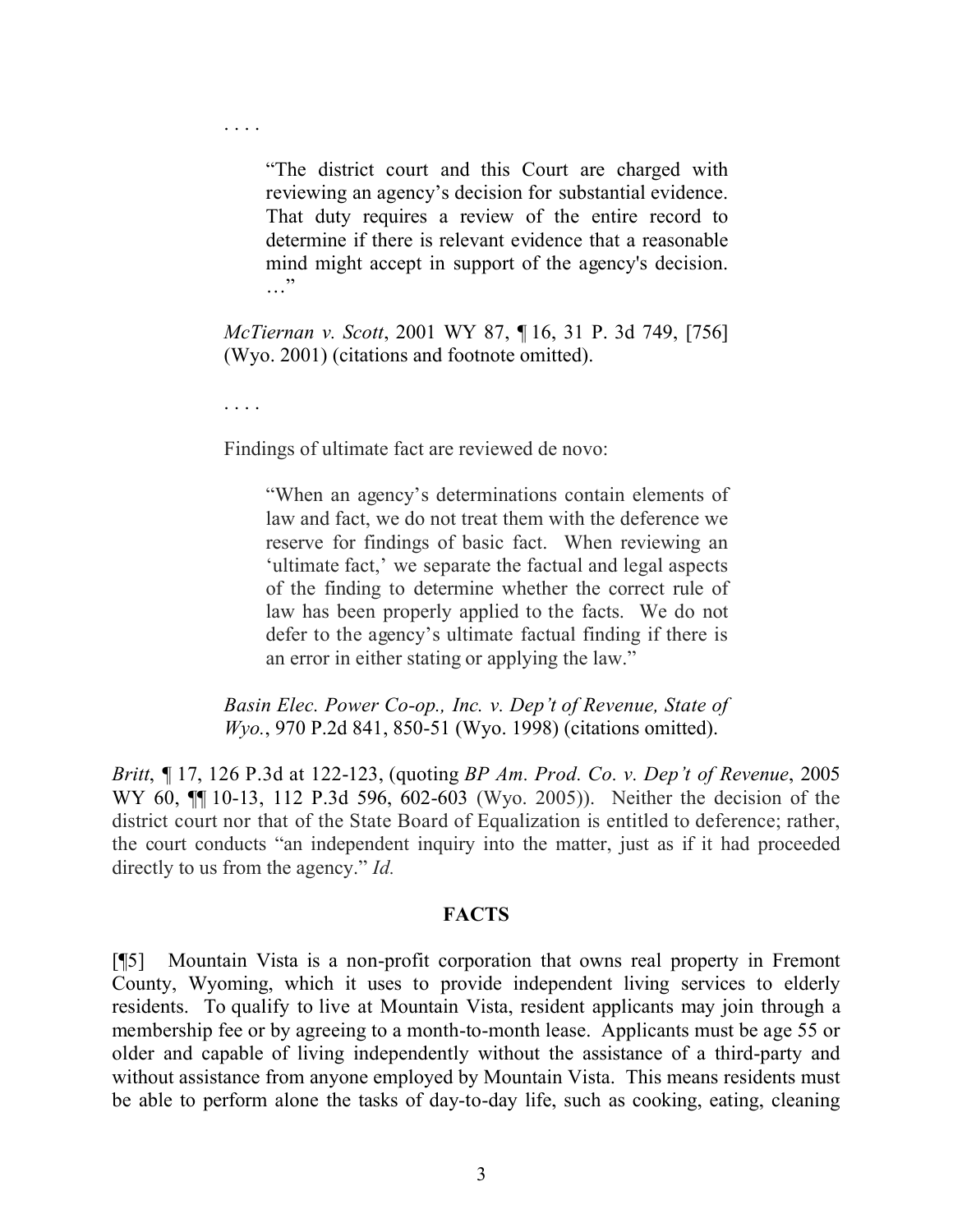and grooming. Support provided by Mountain Vista includes transportation, meal service, exercise classes, socialization with other residents, and safety services. These support services are paid for through usage fees from residents of Mountain Vista. Residents are expected and permitted to provide their own furnishings.

[¶6] To qualify for resident status at Mountain Vista, each resident application must complete an Independent Living Assessment and meet physical requirements, which demonstrate that the individual can live independently or with the aid of a spouse or roommate. Physical health is continually monitored and reassessed after an illness or a fall. This is done in order to determine that residents can continue to live at Mountain Vista independently. Applicants must also meet financial requirements to qualify to live at Mountain Vista. Members of Mountain Vista are assessed a one-time membership fee, which is calculated in increments of \$10,000. The membership fee determines a monthly service fee, which includes property tax, cable, water, sewer, garbage and snow removal, lawn care, window washing, common area usage, security, and general maintenance. The higher the membership fee, the lower the monthly service fee. Residents choose their initial membership fee based on their personal finances and choice of housing unit, which does not give them a property interest. A unit may not be sold, but may be subleased, and if a resident moves or dies, the membership fee is reimbursed on a sliding scale based on length of residence.

[¶7] In 2012, the Fremont County Assessor issued its notice of property valuation to Mountain Vista, assessing its commercial land and improvements at \$1,327,908 and its personal property at \$8,246. Mountain Vista contested this valuation on the basis that it should be exempt from property tax because it is a charitable or benevolent association that uses its property for primarily non-commercial purposes. The County Board, the State Board of Equalization, and the district court upheld the valuation. This appeal followed.

# **DISCUSSION**

[¶8] The Wyoming Constitution specifies that certain property shall be exempt from taxation and authorizes the legislature to exempt other property by statute. It provides:

> The property of the United States, the state, counties, cities, towns, school districts and municipal corporations, when used primarily for a governmental purpose, and public libraries, lots with the buildings thereon used exclusively for religious worship, church parsonages, church schools and public cemeteries, shall be exempt from taxation, and such other property as the legislature may by general law provide.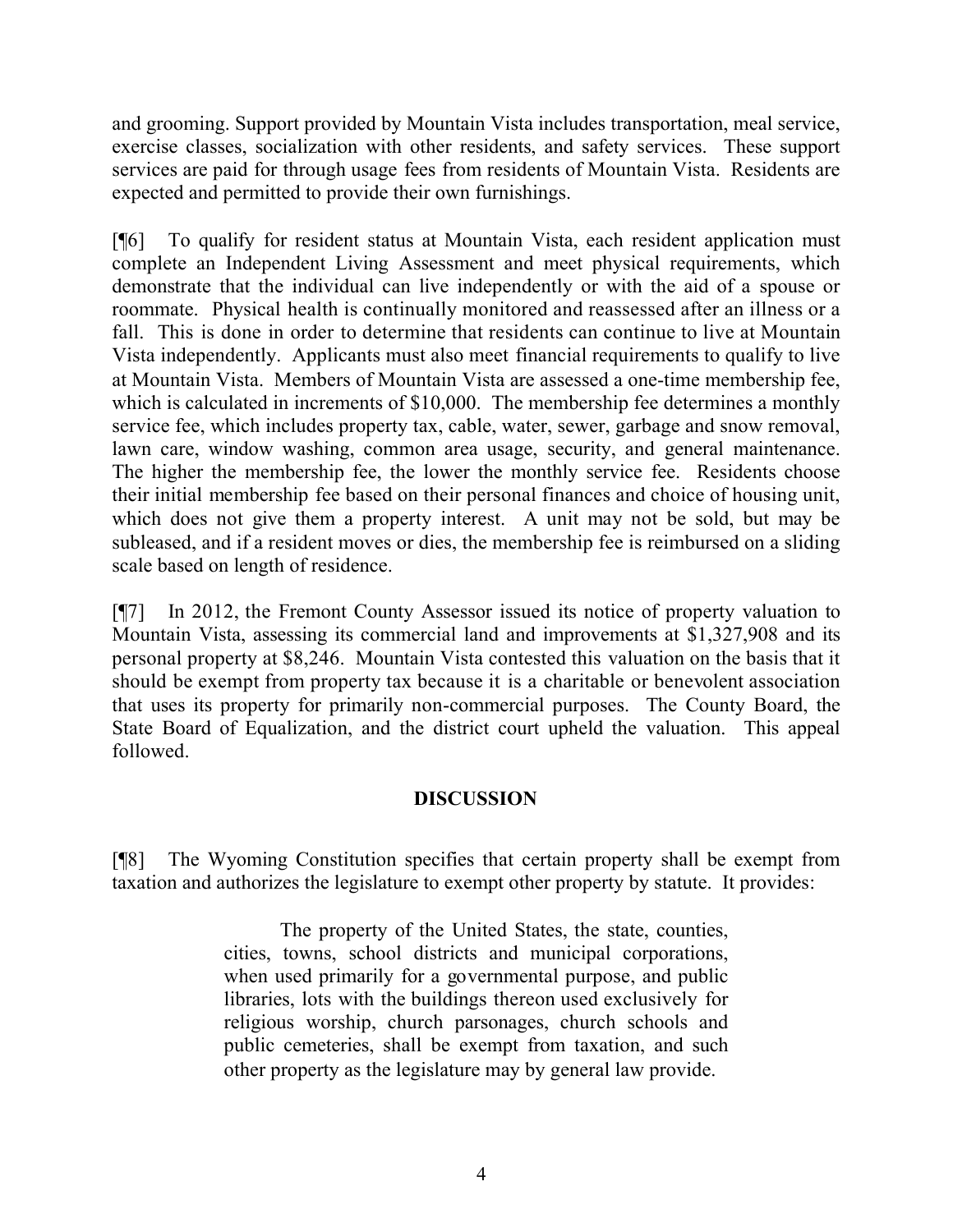Wyo. Const. art. 15, § 12.

[¶9] The statutory exemption at issue in this case exempts property from taxation if it is:

> Property used by a secret, benevolent and charitable society or association including any fraternal organization officially recognized by the University of Wyoming or any community college, and senior citizens centers to the extent it is not used for private profit nor primarily for commercial purposes by the society, association or center, or lessee thereof[.]

Wyo. Stat. Ann. § 39-11-105(a)(xxvi) (LexisNexis 2013).

[¶10] Mountain Vista argues that the County Board erred when it decided that Mountain Vista is not entitled to exemption from ad valorem tax as a charitable or benevolent association. Mountain Vista does not claim to be a senior citizen center as that term is defined by statute and rule, but instead contends that it is exempt from taxation as a charitable and/or benevolent association. Mountain Vista also argues that it uses its property for primarily non-commercial purposes. We disagree and affirm the County Board's decision, addressing each of Mountain Vista's contentions hereinafter.

# **A. Charitable Association**

[¶11] The Department of Revenue's rules define charity as follows:

"Charity" is a gift for the benefit of an indefinite number of persons in Wyoming, by bringing their minds or hearts under the influence of education or religion, by relieving their bodies from disease, suffering or constraint, by assisting them to establish themselves in life, or by erecting or maintaining public buildings or works. The fundamental basis for this exemption is the benefit conferred upon the public, and the consequent relief, to some extent, of the burden upon the state to care and advance the interests of its citizens.

Department of Revenue Rules, ch. 14, § 13 (a)(ii) (2014).

[¶12] The County Board affirmed the county assessor's determination that Mountain Vista is not a charitable association, and we agree and find that substantial evidence exists in the record to support the finding that Mountain Vista is not a charitable association. A strong presumption favors the county assessor's valuation. *Britt*, ¶ 20, 126 P.3d 124. "In the absence of evidence to the contrary, we presume that the officials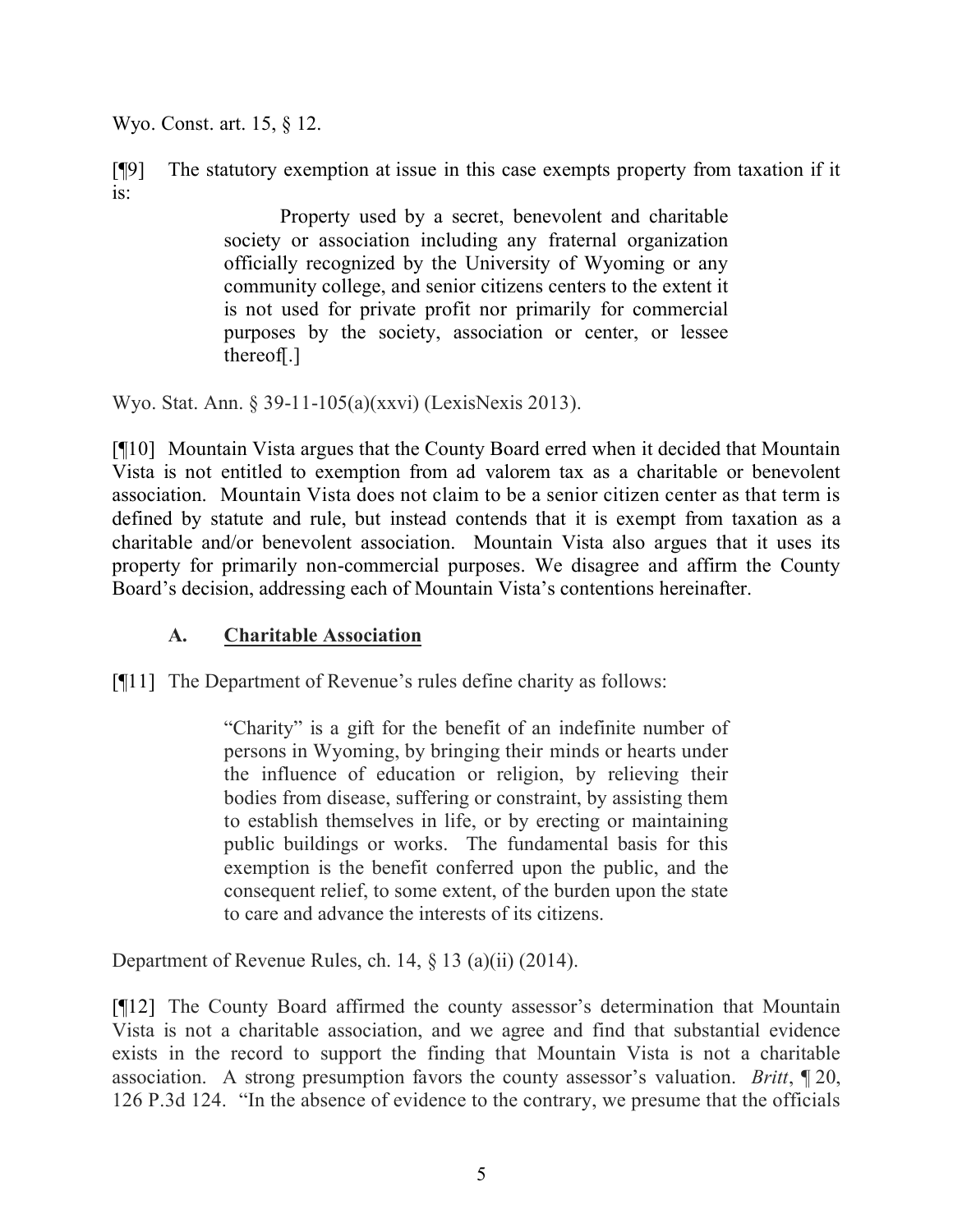charged with establishing value exercised honest judgment in accordance with the applicable rules, regulations, and other directives that have passed public scrutiny, either through legislative enactment or agency rule-making, or both." *Amoco Prod. Co. v. Dep't of Revenue*, 2004 WY 89, ¶ 7, 94 P.3d 430, 435 (Wyo. 2004). Here, Mountain Vista had the initial burden of presenting evidence sufficient to overcome the presumption. *Id.*, ¶ 8, 94 P.3d 435. If successful, then the County Board was "required to equally weigh the evidence of all parties and measure it against the appropriate burden of proof." *Colo. Interstate Gas Co. v. State Dep't of Revenue*, 2001 WY 34, ¶ 10, 20 P.3d 528, 531 (Wyo. 2001). The burden of going forward would then have shifted to the county assessor to defend her valuation. *Id*. Mountain Vista carried "the ultimate burden of persuasion to prove by a preponderance of the evidence that the valuation was not derived in accordance with the required constitutional and statutory requirements for valuing … property." *Id*.

[¶13] The County Board considered the testimony and exhibits presented in the context of § 39-11-105 and the Department of Revenue rules and concluded:

> a. Regarding the first factor, whether the purpose of the Taxpayer's operation is charitable in nature, has not been proven by the taxpayer. Their membership is for a finite number of members who must have the financial, physical and mental capabilities to be accepted which is targeting a specific group of persons and is therefore not an indefinite number of persons as required by DOR rules Chapter 14 §  $12(a)(ii)$ . This property simply does not meet the threshold intended by the Wyoming Legislature to qualify for taxexempt status as a charitable organization. The County Board notes that a potential applicant who "is not known by a Board Member, Staff Member or Resident, a personal interview may be required." . . .

> b. The purpose of the Taxpayer's property is for housing which their members must pay for and is not subsidized in any fashion.

> c. The Assessor's argument that the taxpayer's property is used for a commercial purpose is also compelling, but not necessary as the County Board finds this is not a charity. (see DOR Rules, Chapter 14, § 13(a)(ii)).

> d. The dissenting County Board member notes that the taxpayer does relieve a burden on the citizens of Wyoming by fulfilling an intermediate stage of living between a personal home and a nursing home[.]

[¶14] Mountain Vista never overcame the presumption favoring the county assessor's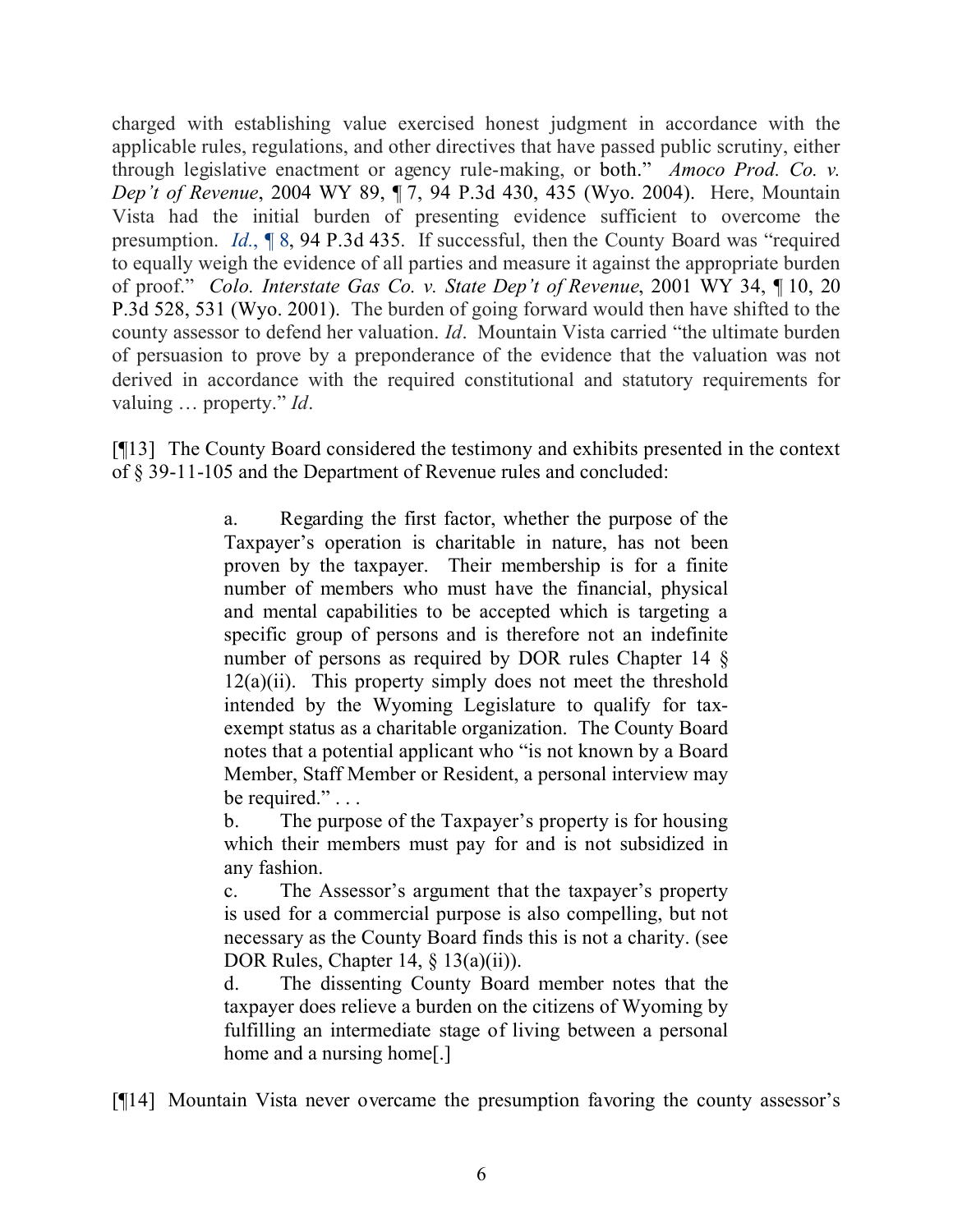valuation. The county assessor reviewed the exemption statutes and determined that Mountain Vista was not a charitable association. The county assessor concluded that the exclusivity of Mountain Vista's membership, the membership fees, security deposit, and monthly fees and charges for additional services, in addition to the health requirements and the fact that the residents do not own the property and must provide their own furnishings, established the use of the property as commercial and disqualified it for exemption. We are in total agreement. While Mountain Vista does provide beneficial services to its occupants, those services cannot be classified as a gift such that Mountain Vista is then classified as a charity. Mountain Vista's policies require residents to pay for the costs of operating the property, as well as extra amenities. It is difficult to view such an arrangement as charitable. *See Friendship Manor Corp. v. Tax Comm'n*, 26 Utah 2d 227, 487 P.2d 1272 (1971) (requiring that a charity relieve the burden of government or benefit the general welfare); *United Presbyterian Asso. v. Board of County Comm'rs*, 167 Colo. 485, 448 P.2d 967 (1968) (where material reciprocity between alleged recipients and their alleged donor exists -- then charity does not).

[¶15] Mountain Vista also argues that it should be classified as a charitable organization because the services it provides are "for the benefit of an indefinite number of persons." We disagree. As testified to by the county assessor, Mountain Vista's facility "is for a finite number of individuals who have adequate financial resources and the gift of good health." Mountain Vista's facility consists of 19 units and thus serves a very limited number of residents. However, Mountain Vista argues that "all charities benefit only a limited number of persons" and refers to *Department of Revenue & Taxation v. Casper Legion Baseball Club*, 767 P.2d 608 (Wyo. 1989) where this Court determined that in deciding whether an organization is eligible for a charitable tax exemption, the focus must be "on whether the charity primarily engages in activities providing an indefinite number of persons in the general public with benefits designed to aid them in an educational, moral, physical, or social manner" and "whether the charity provides access to those benefits in an equal and nondiscriminatory way." *Id.*, 767 P.2d at 611. There, all youth who chose to participate positively benefit from the "physical," "social," and "moral" experience of trying out for a baseball team. Here, there is no public benefit to the members of the general public that apply for membership and are theoretically denied.

[¶16] Other courts have spoken on this very subject. In an Idaho Supreme Court case, the following discussion occurred:

> The question of whether a non-profit corporation provides a general public benefit, so as to be entitled to property tax exemption, is somewhat complex. Tax exemptions are disfavored generally, perhaps because they seem to conflict with principles of fairness – equality and uniformity – in bearing the burdens of government. *See, Hilltop Village, Inc.*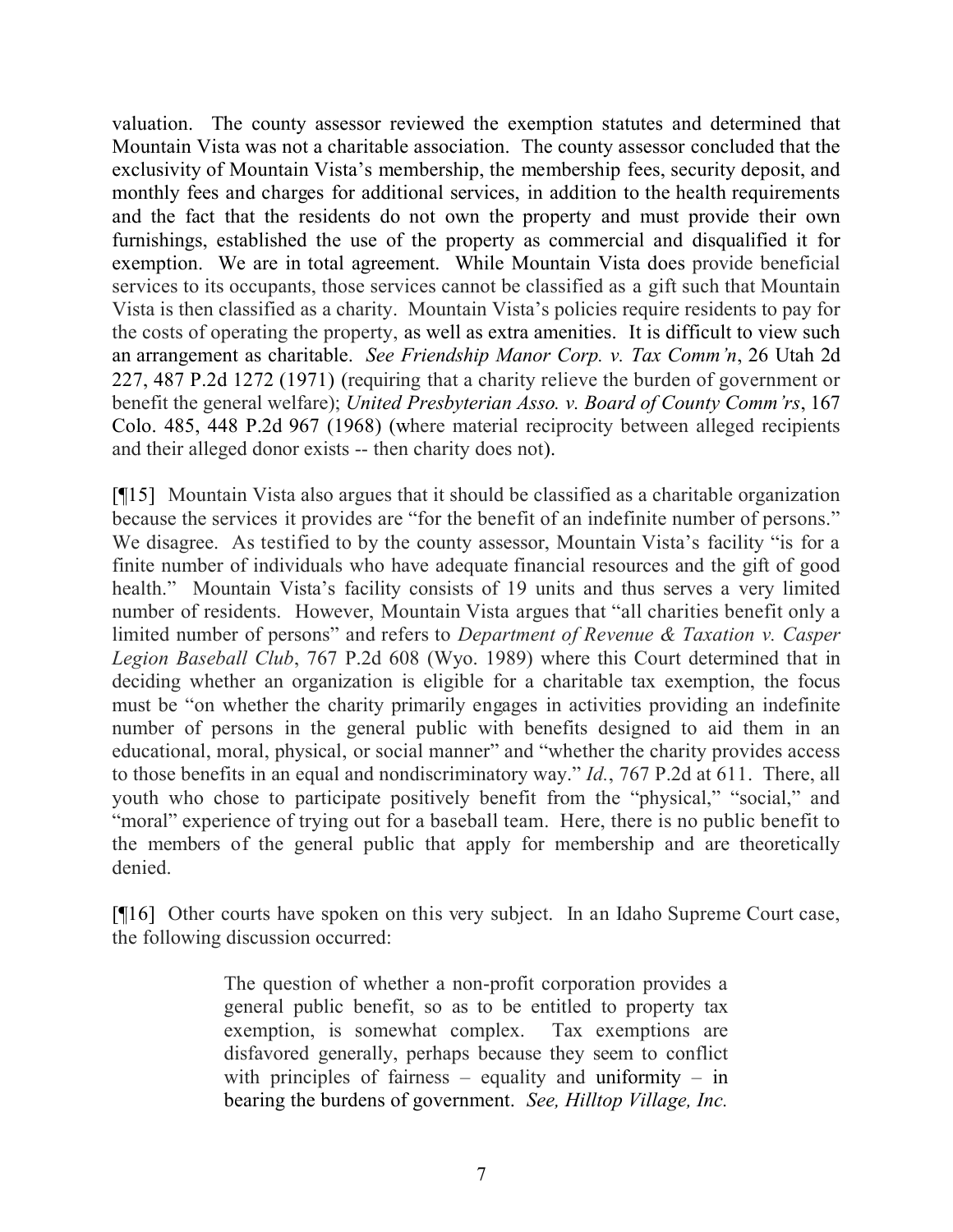*v. Kerrville Independent School District*, 426 S.W.2d 943, 947 (Tex.1968) *overruled on other grounds in City of McAllen v. Evangelical Lutheran Good Samaritan Society*, 530 S.W.2d 806 (Tex.1976). They are said to be justified, in cases of a charitable or benevolent organization for example, by an offsetting benefit to the community (monetary or otherwise). Hence has arisen the test that an institution may be entitled to an exemption where it performs a function which might otherwise be an obligation of government. A nonprofit corporation may benefit only a limited group of people and still be considered "charitable" if that group of people possess a need which government might be required to fill. For example, a facility for physically handicapped persons might be "charitable" even though those persons were all members of a particular church or club because the facility is providing a general benefit to the community by relieving a potential obligation of government. However, where there is no assistance to individuals which might normally require governmental funds, as is the case with Sunny Ridge, the institution must meet a stricter test: it must provide benefits to the community at large (**or, as some courts have stated it, to an "indefinite number of persons"**). *See, e.g., Oasis, Midwest Center for Human Potential v. Rosewell*, 55 Ill.App.3d 851, 13 Ill.Dec. 97, 370 N.E.2d 1124, 1130 (1977); *Benton County v. Allen*, 170 Or. 481, 133 P.2d 991, 992 (1943). Since the residents at Sunny Ridge must be able to pay completely for the benefits they receive, and since they must be physically able to care for themselves, they are not a group of persons for whom any government assistance would be needed. Therefore, Sunny Ridge must provide some general benefit to the community as a whole. However, the benefits available at the center are reserved for the restricted group of persons who have met the entrance qualifications, and while in theory any member of the community who can meet those qualifications may join, in actual effect only a limited number of openings can exist during a given period of time. We find no fault in this; we simply recognize that benefits provided by Sunny Ridge must necessarily be limited to a relative few. It may be that an indirect benefit flows to the community; however, as pointed out by the court in *Massachusetts Medical Society v. Assessors of Boston*, 340 Mass. 327, 164 N.E.2d 325 (1960),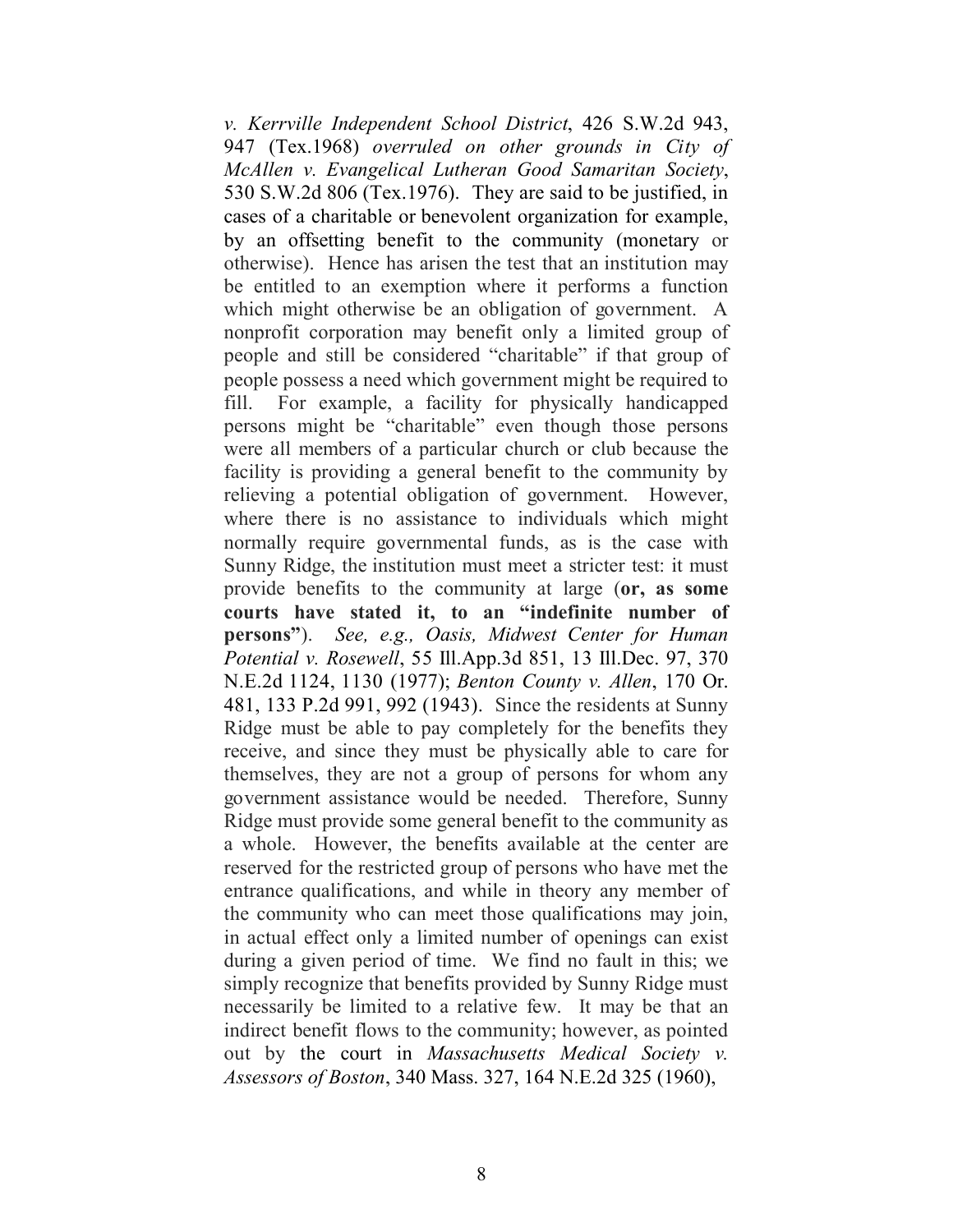"Whether an institution is in its character literary, benevolent, charitable or scientific will depend upon the declared purposes and the actual work performed. (Citations omitted.) An institution will be classed as charitable *if the dominant purpose of its work is for the public good and the work done for its members is but the means adopted for this purpose. But if the dominant purpose of its work is to benefit its members or a limited class of persons it will not be so classed, even though the public will derive an incidental benefit from such work." Id*. at 328. (Emphasis added.)

We find it laudable that Sunny Ridge provides the care it does; however, as this court stated in *Sunset Memorial Gardens v. Idaho State Tax Commission*, 80 Idaho 206, 219, 327 P.2d 766, 774 (1958), "[t]he basis of tax exemptions is the accomplishment of public purpose and not the favoring of particular persons or corporations at the expense of taxpayers generally." If Sunny Ridge attempted to provide its services based on need to a greater extent, there might be more of a direct public benefit, even though the center can accommodate only a limited number of persons. As the record shows, however, there is no means provided by which individuals having particular needs for the types of services Sunny Ridge can provide are singled out for admission, or for assistance. Although the record shows that Sunny Ridge provides its care at substantial savings over what would be charged at a nursing home, for example, there is nothing in the record to indicate that this benefit of reduced costs is directed toward those who particularly need it. The savings may well benefit primarily persons who could afford to pay higher costs. In any case, the type of individual who needs nursing home care could not pass the entrance qualifications at Sunny Ridge.

. . . .

Based on the factors already discussed, and after consideration of the authorities cited, we hold as a matter of law that Sunny Ridge -- under the particular circumstances of this case -- is not a "charitable corporation" under I.C. § 63- 105C. We emphasize that our determination is a narrow one: we are persuaded of a need to be flexible in such cases. We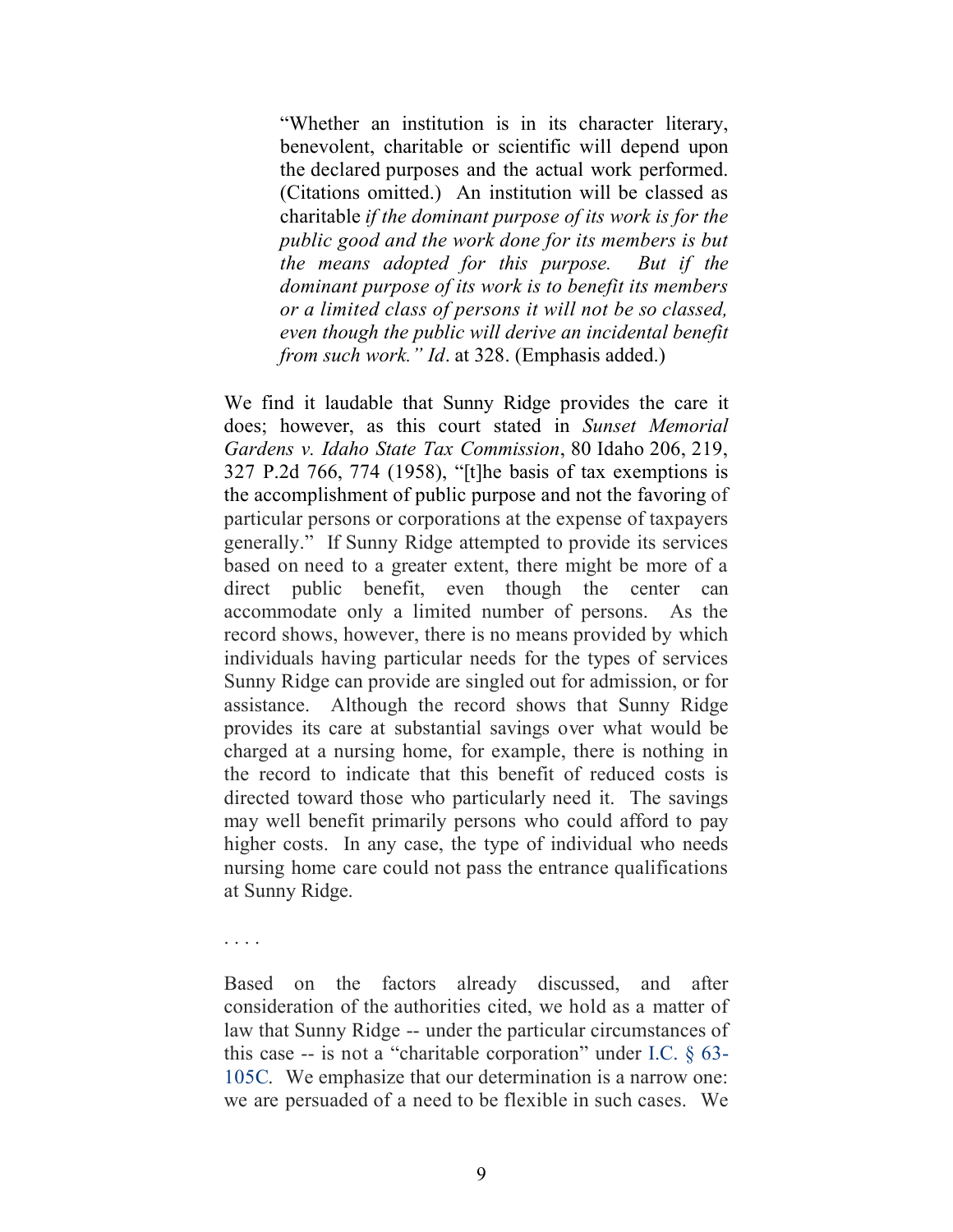agree with the Colorado Supreme Court when it stated:

"We shall not attempt in this opinion to enunciate a fixed definition of the phrase 'strictly charitable purposes,' 'lest by words of exclusion we might unintentionally seem to impose a legal restraint upon that cardinal grace which by its very nature thrives in proportion to the freedom of its proper exercise." *United Presbyterian Ass'n v. Board of County Comm'rs*, 167 Colo. 485, 448 P.2d 967, 972 (1968).

We leave for determination at another time whether a similar nonprofit corporation -- or, for that matter, whether this corporation, under different circumstances -- is entitled to a property tax exemption under the terms of I.C. § 63-105C as it now reads.

*In re Appeal of Sunny Ridge Manor*, 675 P.2d 813, 817-818 (Idaho 1984) (emphasis added).

[¶17] The decision of the Idaho court is on point. Here, we agree that the service Mountain Vista provides is an important one. However, it does not qualify as a charitable association. Mountain Vista's services are not a gift pursuant to Department of Revenue rules, nor does Mountain Vista benefit an indefinite number of persons. Furthermore, Mountain Vista's services do not provide educational or religious benefits, or relief from suffering. There is no public benefit provided, nor a public burden relieved and, accordingly, Mountain Vista does not qualify as a charitable association.

# **B. Benevolent Association**

[¶18] We turn to our next consideration: whether or not Mountain Vista is a benevolent association. The Department of Revenue's rules define benevolent as follows:

> "Benevolent" includes purposes which may be deemed charitable, as well as acts dictated by kindness, good will, or a disposition to do good, the objects of which have no relation to the promotion of education, learning, or religion, the relief of the needy, the sick, or the afflicted, the support of public works, or the relief of public burdens. The term has wider significance than "charitable" as a legal tenet but shall be limited to purposes or activities of sufficient public importance and wide-spread social value.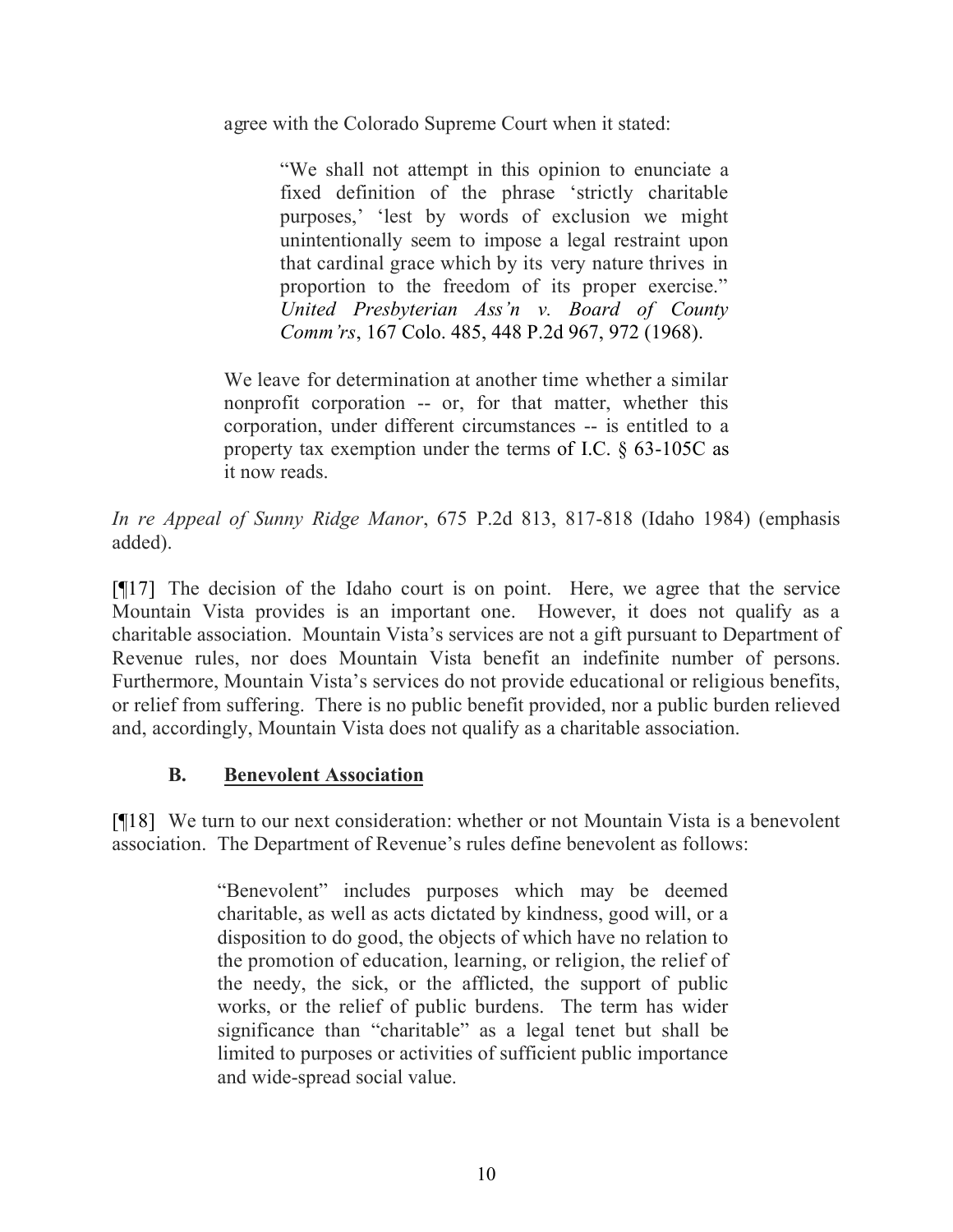Department of Revenue Rules, ch. 14, § 13(a)(iii) (2014).

[¶19] The Department of Revenue's rules preclude application of the benevolent association exemption if the entity uses its property primarily for commercial purposes. Specifically, the rules provide:

> Housing made available to senior citizens which is not part of a senior citizens' center (such as a retirement home) is exempt only if the entity owning the property meets the criteria of a "charitable and benevolent society or association" in Section 13 of this Chapter. **A retirement home is taxable if the residents provide their own furnishings and are charged for the cost of operating the home,** including extra amenities enjoyed by the residents. **Such a retirement home constitutes a commercial enterprise, even if operated on a non-profit basis with reduced charges.**

Department of Revenue Rules, Chapter 14, § 14(a)(ii) (2014) (emphasis added).

[¶20] The County Board made no specific findings based upon the definition of a benevolent association and instead upheld the county assessor's determination based upon the assessor's conclusion that Mountain Vista's property was primarily used for commercial purposes. More specifically, the county assessor found:

> "Mountain Vista residents must provide their own furnishings and are charged for the cost of operating the home. …

> [The rule] goes on further to state that, 'A retirement home is taxable if the residents provide their own furnishings and are charged for the cost of operating the home…'

. . . .

Section 12 defines commercial purpose as 'The property at issue shall not be used primarily for a commercial purpose, that is, use of a property or any portion thereof to provide services, merchandise, areas or activities for a charge which are generally obtainable from any commercial enterprise and are collateral to the purpose of secret, benevolent and charitable. …

'The use of property for commercial purpose is controlling, not whether or not a profit is actually made nor how the